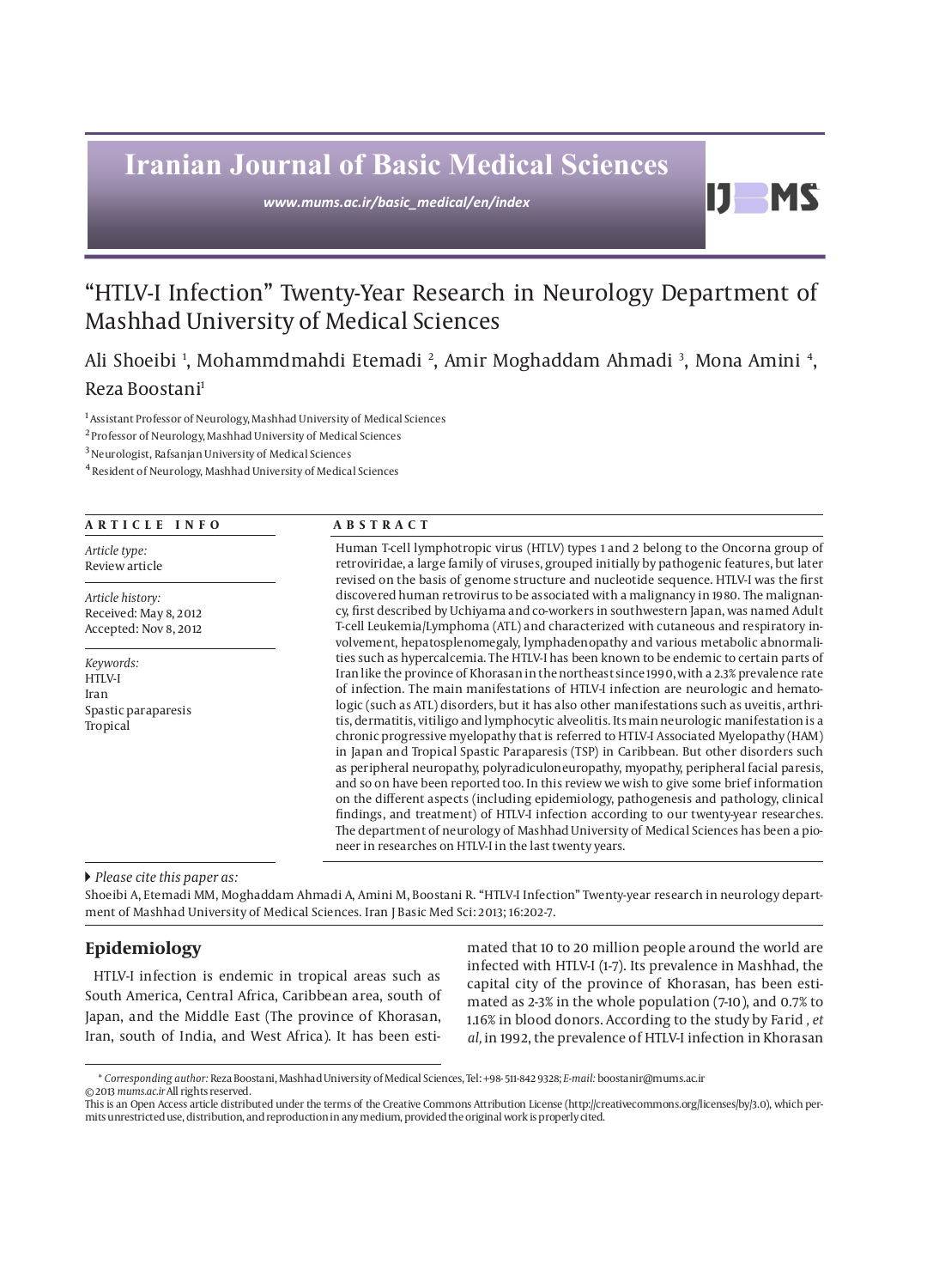Razavi was 2.3% (12). This was reported 1.45% among blood donors in 1994 in a study by Shirdel *et al*. In Shirdel's study, the prevalence of virus infection was 2.6% among women and 1.3% among men (11). However, it seems that the prevalence rates are decreasing in recent years.

 Levels of infection are high in endemic populations; however, most seropositive individuals are asymptomatic and less than 2% develop neurological disease, mostly HAM/TSP. It has been proposed that both viral and host factors are important in increased susceptibility for neurological disease. The most important factors are HTLV-I subgroups, proviral load, and HLA background (1, 7). Etemadi, Farid Hosseini *et al.* studied the prevalence of IL2 receptor in HTLV-I carriers, HAM/TSP patients, and control group in 1997 and showed that IL2 receptor prevalence was significantly higher in HAM/TSP patients and HTLV-I carriers than in control group. However there was no significant difference between HAM/TSP patients and HTLV-I carriers. This study also showed that there was not any meaningful difference among receptor prevalence with relation to age, sex, and disease severity and duration (11). Farid Hosseini, Nikbin *et al.* studied types of HLA in families of HTLV-I patients in Khorasan and found out that the most common HLA type was HLA-430 and the most common antigen was A26. In this study, 40% of firstdegree relatives of HTLV-I patients were carriers of the virus, which was ten times more prevalent than the same population in that province. Levels of serum antibodies to HTLV-I are higher in healthy adults living in endemic regions compared with non-endemic regions, in ATL patients compared with healthy adults, and also in healthy relatives of ATL patients compared with other people in that region (7).

 Like other retroviruses, HTLV-I is transmitted by sexual, parenteral, or vertical (mostly through breast feeding, and very rarely in utero) transmission (12). In Iran, like many other countries worldwide, all blood supplies are screened for HTLV-I (13). It is important to note that the transmission of HTLV-I is highly cell-associated, meaning it requires the infected live cells to be transmitted, not the free virus particles; for example, the fresh frozen plasma of a seropositive individual does not lead to the transmission of the infection. It has been proposed by some researchers that most of the vertical transmissions occur via the T-lymphocytes filled with HTLV-I particles in breast milk (approximately 1000 cells per milliliter); thus, the risk of transmission will not be increased with breastfeeding if the live cells can be omitted via freezing and re-warming (12). In 2004, Etemadi, *et al,* showed that 14.75% of HAM/TSP patients had a history of blood transfusion (11). This rate was 15.3% in the study by Etemadi, *et al* 2005, 22% in the study by Etemadi *et al* in 2007, and 4.2 % in the study by Boostani *et al* in 2010 (11).

The risk of transmission via breastfeeding is approxi-

mately 16 to 30 percent. The rate of transmission depends on the duration of breastfeeding (14.4% for more than 7 months, versus 4.4-5.7% for less than 7 months), and maternal proviral load. Although transmission in utero is possible, it is very rare (1, 6). Goodarzi *et al* reported breast-feeding as the most important route of transmitting HTLV-Iinfection in Khorasan in 1993 (11). Farid Hosseini *et al* in 1997, and Boostani *et al* in 2010, showed that 100% of HAM/TSP had the history of breast-feeding for more than one year and this rate was 92.9% in the study of Etemadi *et al* in 2005 (11), Farid *et al* investigated HTLV-I infection in pregnant women and measured the rate of positivity of antiviral antibody in umbilical cord blood sample in 1994. The prevalence of HTLV-I infection in pregnant women in Mashhad was 3.3%. In this study, all the children of infected mothers had antivirus antibody in their umbilical cord blood sample. There was a meaningful correlation between HTLV-Iinfection and the number of parities, low socio-economic status, number of abortions, mother's age at the time of parity, and abnormality of placenta. No significant correlation was found between HTLV-I infection and children's birth weights, infancy disorders and APGAR score at one and five minutes after deliveries. Induced labor or prolonged delivery was more common in HTLV-I infected women than the general population, but considering low sample volume of the study, there was no statistical comparison (11). Etemadi *et al* in a study, in 1997, showed that 17.47% of HAM/TSP patients had a positive family history of HAM/TSP (11). In other studies by Etemadi *et al* in 2000, Boostani *et al* in 2003, Etemadi *et al* in 2005, Etemadi *et al* in 2007, Boostani *et al* in 2010, it was measured 9%, 19.67%, 15.1%, 24%, and 25% respectively (11).

 Transmission from male to female is significantly more common than transmission from female to male, with a risk of about 60.8% in contrast to 0.4%, respectively (1). The history of unsafe sexual contact was reported in 9.7% of HAM/TSP patients in a study in 2005 by Etemadi *et al* (11). None of the studies conducted in this centre reported any transmission of the virus via needle stick or haemodialysis.

#### **Pathology and pathogenesis**

Regarding the pathogenesis of CNS involvement by HTLV-I, various mechanisms have been proposed. Direct attack of the virus to the neurons is not proved; however, the indirect contamination of nervous system by lymphocytes and autoimmune mechanisms (both humeral and cellular) is more suspected. Some cytokines such as interleukins, platelet activating factor (PAF), and tumor necrosis factor (TNF) have been found in serum of HAM/ TSP patients. It seems that they have a role in demyelination in the nervous system. The relation of CD4-positive to CD8-positive T-cells is increased in these patients and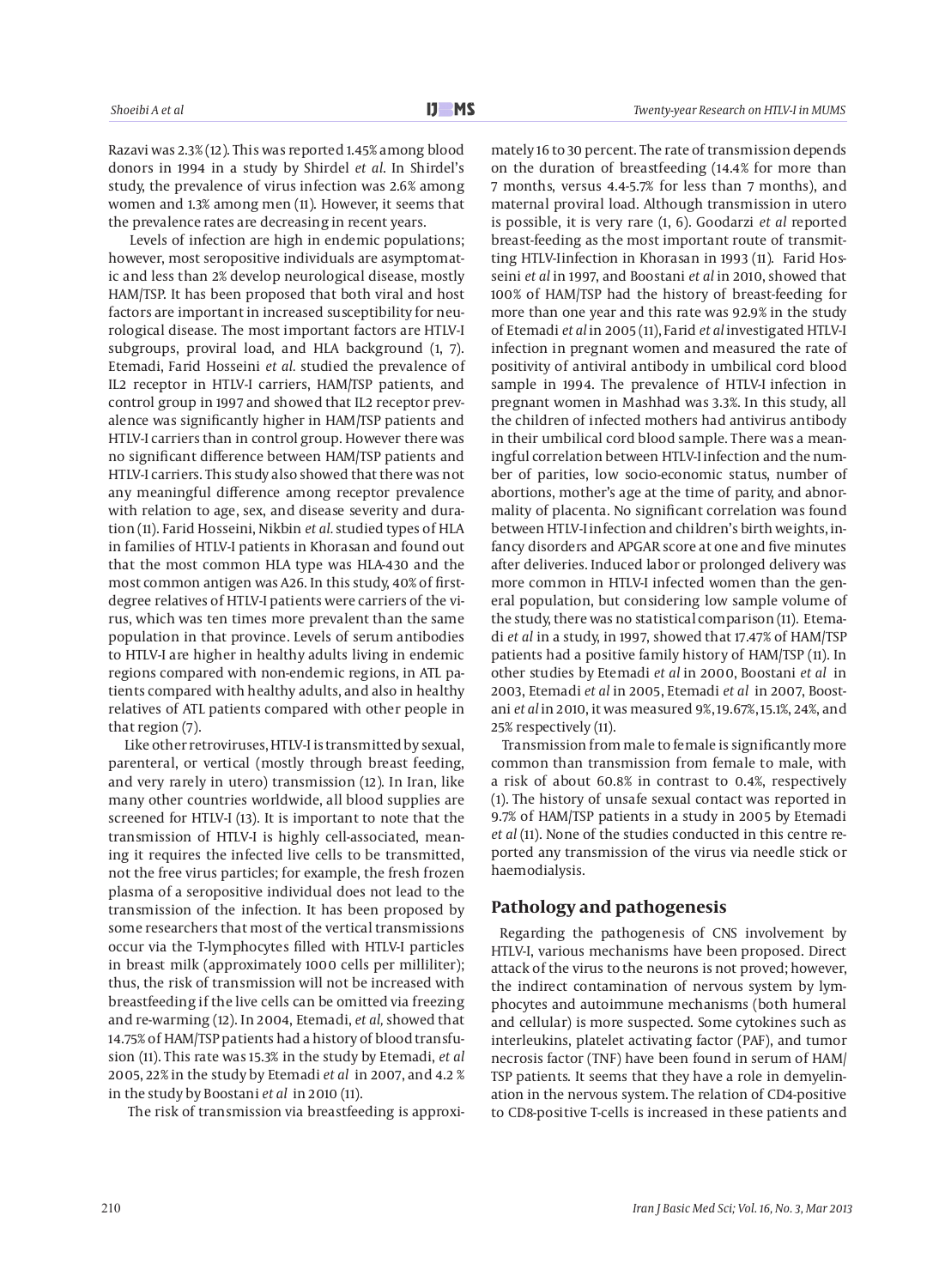the response of Natural Killer cells (NKs) is disrupted in ATL and HAM/TSP patients (7, 14-18).

 Osame has been suggested the immunological model that leads to HAM/TSP: 1- The activation of T-lymphocytes (especially CD4+) and macrophages, and expression of cytokines (such as TNF- $\alpha$ , IL-1 $\beta$ , and IFN- $\gamma$ ), 2- The infiltration of CD8+ cytotoxic T-cells in the nervous system, 3- The localization of HTLV-I in the nervous system, mainly inside the T-lymphocytes, 4- The recruitment of T-lymphocytes due to the increased leukocyte adhesion molecules (such as VCAM-4) on the endothelial surface of the vessels and also disruption of blood-brain-barrier with secretion of matrix-metalo-proteinases (MMPs), and 5- The axonal degeneration in the spinal cord (7). These immune responses seem to become activated as a result of interaction with retroviral env and tax proteins, having the greatest activity within the thoracic and less in lumbar spinal cord, which lead to predominant clinical findings in the lower limbs (1, 10).

 Pathological changes in HAM/TSP patients include a chronic inflammatory meningomyelopathy that is predominant in the thoracic spinal cord and leads to the degeneration of corticospinal, spinothalamic, and spinocerebellar pathways in the dorsal and lateral columns (16). Also, there are some cystic necrosis and atrophic changes in the spinal cord due to perivascular inflammatory reactions; some changes in anterior horn cells and arachnoid thickening occur, and demyelination involves dorsal column, pyramidal tracts, and posterior and anterior roots (16, 19). In 2010, Boostani, *,et al,* investigated somatosensory evoked potentials (SSEP) changes in median nerve in HAM/TSP patients and found a meaningful correlation between disease severity and N20 latency. This study showed a significant involvement of posterior spinal column and medial lemniscuses tracts of brainstem and thalamocortical tracts even if there were no signs of upper limb involvement in HAM/TSP patients (11).

#### *Clinical features*

Various neurological disturbances can be caused by HTLV-I infection, such as myelopathy, polyneuropathy, cranial neuropathy, optic neuritis, cerebellar ataxia, vertigo, nystagmus, dementia, myositis, and an ALS-like syndrome (1, 7, 16).

#### *Myelopathy*

With an incubation period of 6 months to 20 years, the most common neurological disorder, HAM/TSP, is usually recognized in the third to fifth decade of life as a chronic progressive spastic paraparesis or myeloneuropathy. Rarely, acute cases, resembling transverse myelitis may occur (20, 21). It is more common in females, with a 2:1 to 3:1 ratio. The mean age of disease presentation in studies of Etemadi, *et al,* 2000, 2003, 2005, 2007, was 40, 46.9, 45.9 and 41.9 years old respectively (11). This was measured 45.6 years old in a study by Boostani, *et al* (11). In all studies, female to male proportion in HAM/TSP patients was 3 to  $1(12)$ . However, this proportion was 2 to 1 in a study conducted by Etemadi *et al* in 1997 (11). The interval between developing the symptoms and diagnosis of the disease ranged between 1-10 years in male patients and 1-20 years in female patients in a study by Etemadi *et al* (11) in 1994. The mean period between symptoms onset and disease diagnosis was reported 9.92 years by Farid Hosseini *et al* in 1995, 5 years by Etemadi *et al* in 1997, 8.62 years in a study by Etemadi *et al* in 2005 and 14.6 years by Etemadi *et al* in 2007 (11). According to the study by Etemadi in 1997, the course of the disease in 91.6% of the patients was chronic (more than 6 months), 3.88% subacute (11 days to 6 months) and 4.85% (less than 10 days) (11). According to a study by Etemadi in 2000, 92% of the patients had chronic and 8% had subacute progression. No acute progression was reported in this study (11). According to the study by Etemadi *et al* in 2005, 49.3% of the patients had a rapid advance early in the disease with steady symptoms afterwards (11). Boostani *et al* mentioned in 2010 that 87.5% of the patients had a clinical course of more than 2 years and the rest had a course of less than 2 years (11).

Neurological findings usually include symmetrical lower extremity weakness and spasticity (spastic paraparesis), sensory disturbances (especially in vibration and less commonly in proprioceptive senses) and sensory ataxia, impotence, bladder dysfunction (spastic bladder) and less frequently bowel dysfunction, and generalized hyperreflexia except in cases of concomitant sensory neuropathy (22-24). According to the study by Etemadi, *et al,*1994 and 1997, the most common complaints of HAM/ TSP patients were lower limbs weakness, gait disorders, muscle weakness and urinary symptoms respectively (11). In other studies by Etemadi *et al* in 2000 and 2004, gait disorder and muscle weakness were the most common complaints (11). According to a study by Boostani *et al* in 2010 gait disorder and lower limbs' weakness were the main symptoms, respectively (11). The most common signs in neurologic examination in all these studies were increased muscle tone in lower limbs and bilateral extensor response in planter reflex. Urinary complaints, constipation and sweating disorders were respectively the most common autonomic complaints in HAM/TSP patients according to the findings of Etemadi *et al* in 2005 (11). Moreover, according to the studies in 2004 and 2007, Etemadi *et al* mentioned that the most and the least common urinary complaints of the patients were frequency and incontinency, respectively. Furthermore, they demonstrated that 100% of HAM/TSP patients had increased diameter of urinary bladder tissue and also increased urinary residue. In urodynamic methods, 50% of the pa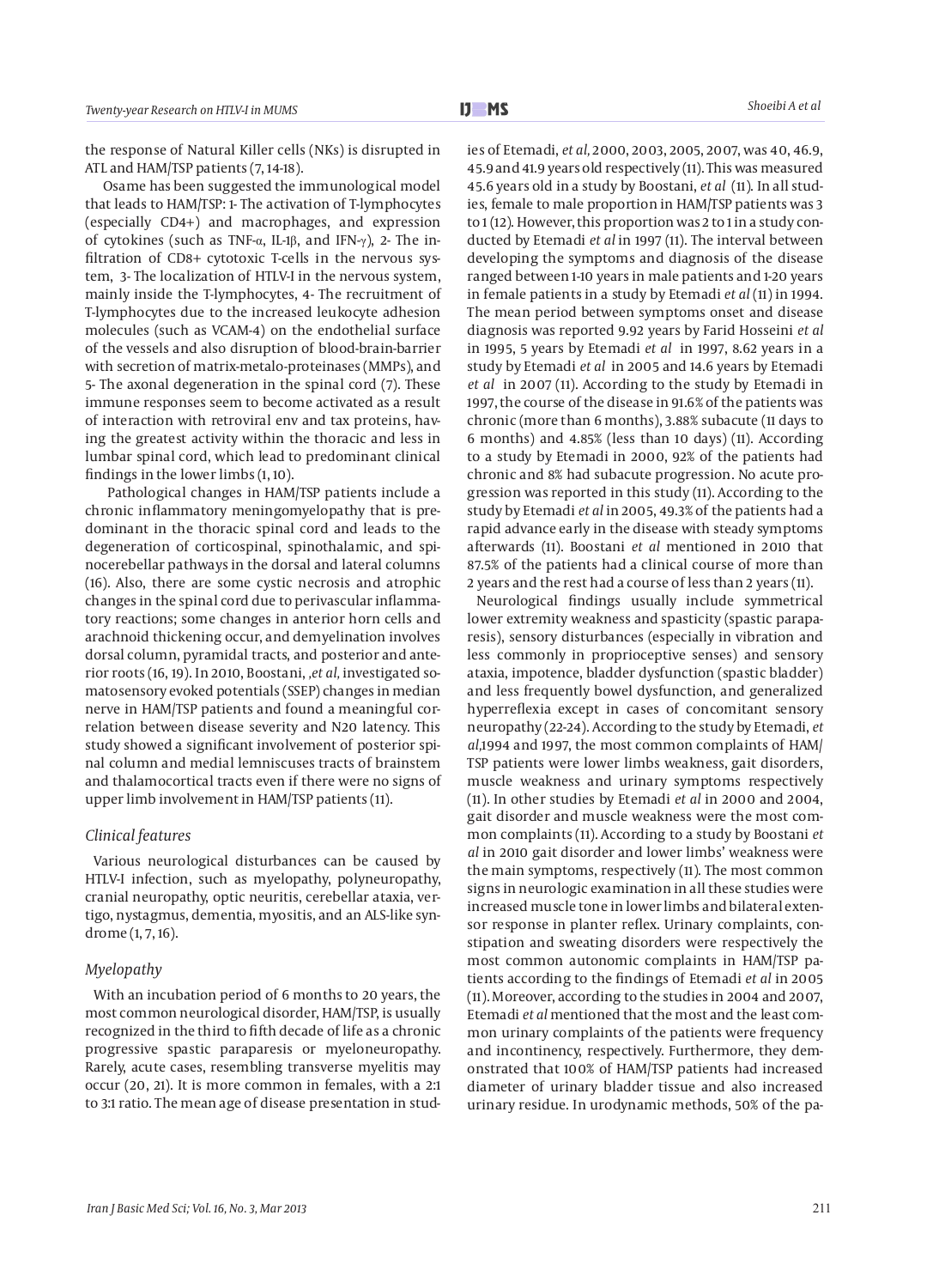tients had decreased urinary bladder compliance, 70% involuntary contractions and detrusor instability, and 60% detrusor-sphincter dyssynergia. This study also showed that 34% of patients were not satisfied with their sex life and their sexual activity (11).

 Conditions that may clinically resemble HAM/TSP include HIV-associated vacuolar myelopathy, idiopathic inflammatory conditions and demyelinating diseases such as multiple sclerosis (especially the primary progressive type), hereditary spastic paraplegia (HSP), and toxic-metabolic disorders such as vitamin B12 and niacin deficiency, tropical ataxic neuropathy (TAN), adrenoleukodystrophy, primary lateral sclerosis (PLS), lathyrism in India, cycad poisoning in Pacific Islands, or konzo in Central parts of Africa (1, 7). According to the study conducted by Etemadi *et al* in 1997, HTLV-I infection prevalence in spastic paraparetic or spastic tetraparetic patients was 20.6% (11). This rate was 24.4% in another study by Etemadi *et al* in 2000 (11).

#### *Neurologic findings other than myelopathy*

Regarding the less common neurologic manifestations of HTLV-I infection, Etemadi *et al* reported one case of brainstem involvement, one case of polymyositis, one case of neuropathy, and one case of muscular atrophy in 2000 (11). Etemadi *et al* in 1994 reported 2 cases of pseudo ALS symptoms caused by HTLV-I infection (11). In a study by Etemadi *et al* in 1997, one case of polymyositis with HTLV-I infection and one case of facial paralysis were reported (11). In the same study, an ALS-like presentation was reported in 7.76% of the patients. Saeidi *et al* proved that 30.1% of HAM/TSP patients had degrees of peripheral nerve involvement with the most common form as axonal motor-sensory polyneuropathy using electrodiagnostic methods in 2005. This study also revealed that the patients who had breast-feeding for more than one year were less affected by neuropathy. In this study, the more was the movement disability of HAM/TSP patients, the more was the probability of peripheral neuronal involvement,

#### *Non-neurological findings*

YazdanPanah *et al* in 2008 showed that there was a correlation between HTLV<sub>-I</sub> infection and recurrent oral aphtous ulcer, skin eczema and non-genital verruca (11). YazdanPanah *et al* in another study in 2009 showed a sixfold increase in the probability of developing skin lesions comparing to general population (11). According to this study, the probability of developing skin lesions is more likely in women infected with the virus than in men. It has been proved that patients with myelopathy caused by HTLV<sub>-</sub> are more likely to develop skin lesions during the disease, especially in the second decade of the disease. Only skin coarsening had a significant correlation with HTLV-I in this study. The prevalence of other skin lesions did not have any meaningful difference in HTLV-I infected patients compared with the general population. Besides, adaptive skin response was apparently decreased in HAM/TSP patients compared with the control group. In 1997, Abrishami*, et al,* reported 19.2% HTLV-I infection among patients with idiopathic uveitis (11).

#### **Diagnosis**

Diagnosis of HTLV-I infection is based on the detection of specific antibodies against the virus by enzyme-linked immunosorbent assay (ELISA) or agglutination tests (25, 26). Positive results should be confirmed by Western blot (WB) or Polymerase Chain Reaction (PCR) tests (27, 28). The establishment of the diagnosis of HAM/TSP requires HTLV-I-positive serology in blood and cerebrospinal fluid (CSF) (29, 30). If CSF reveals a combination of positive PCR test together with the evidence of an increased HTLV-I- specific antibody index and oligoclonal bands, it will be more sensitive and specific (20). According to a study by Etemadi *et al* in 1997, 25% of the patients had 50-100 mgr/dl protein in CSF and 70% had a normal protein (11). In 71% of the patients in this study, IgG was increased in CSF. According to a study accomplished by Etemadi *et al* in 2004, 66.3% of the patients showed pleocytosis in CSF, 44% of the patients had increased protein and 13.1% had decreased glucose (11).

 Imaging of the brain and spinal cord with MRI may be normal or may reveal spinal cord atrophy (especially in the thoracic cord) and hyperintense signal abnormalities on T2-weighted images in periventricular or subcortical white matter in the brain. The lesions may show some enhancement in post-contrast images, usually with a diffuse or irregular pattern, in contrast to discrete or multifocal enhancement seen in MS (1, 7, 19). A plaque around ventricle was reported in MRI of three HAM/TSP patients in a study by Etemadi *et al* in 2000 and another patient had a cervical plaque (11). In Etemadi's study in 2004, 9.5% of the patients had abnormal MRI, and one case of cerebellar atrophy was reported in the MRI of a HAM/ TSP patient (11). In a study by Boostani *et al* three infected patients had brain plaques, and all of them had less than three plaques in their imaging and all plaques were smaller than 1cm (11).

#### **Treatment**

There is not any antiviral agents that can treat effectively HAM/TSP, but some immunomodulatory agents have some effects on the course of the disease (1, 31-33). Overall, treatment options are divided into symptomatic and etiologic groups. Symptomatic management includes antispastic and anticholinergic agents, analgesics, physiotherapy, and the management of emotional and social problems (34, 35). Etiological treatments include cortico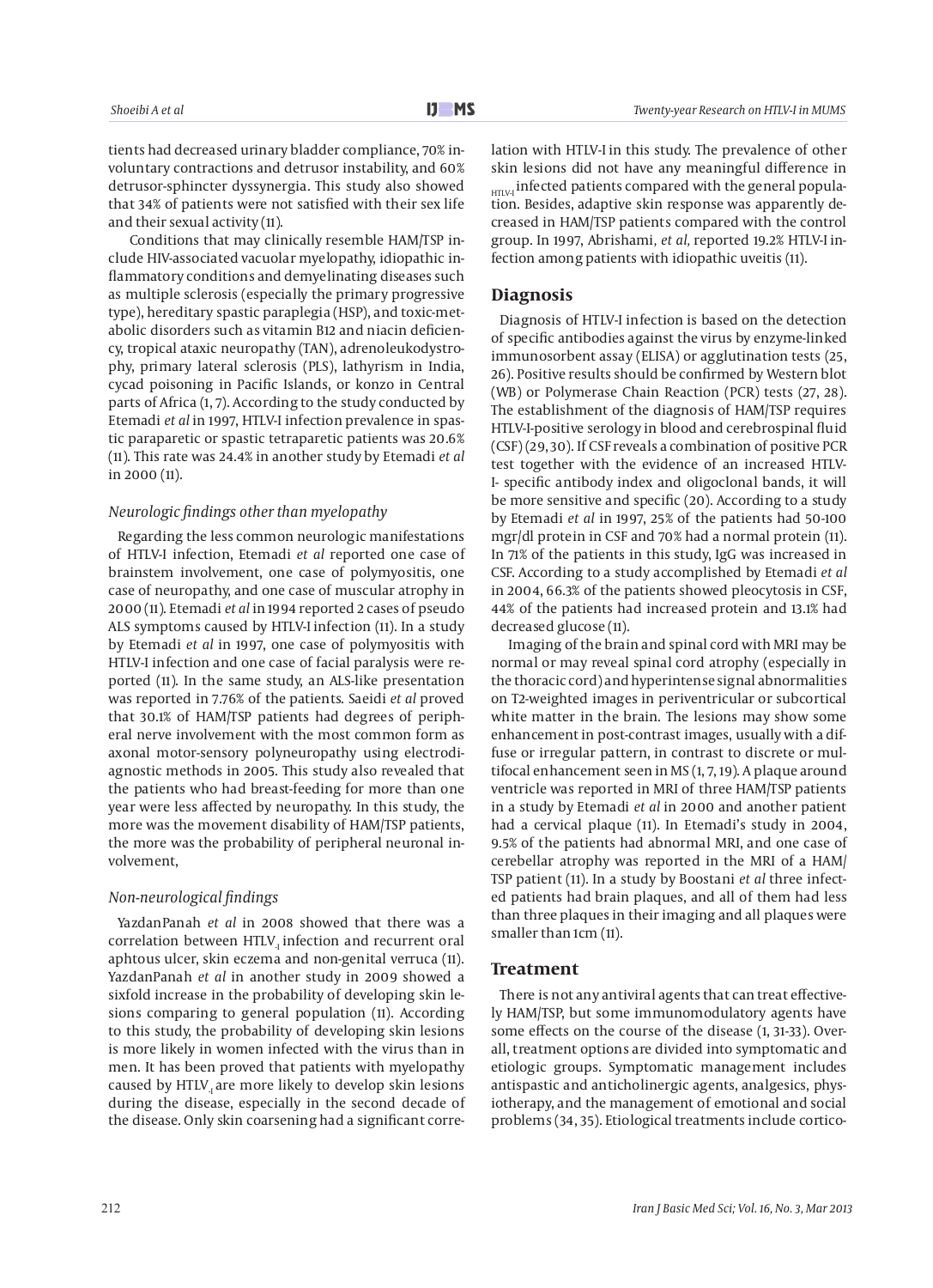steroids, cytotoxic agents, interferon alpha, plasma exchange (PE), and other immunomodulatory agents such as Danazol, Erythromycin, Phosphomycin, Sulphasalazine, and Pentoxyphillin. Early treatment, especially during the first year, provides the chance of improvement because of the more rapid progress of the disease during this time (36, 37).

 Various regimens for administrating corticosteroids have been experienced by different investigators, such as the initial IV pulse therapy with or without tapering, prolonged oral corticosteroid in a daily or every other day regimen, and even intrathecal corticosteroid. It has been effective in improving motor function to some extent. Patients who fail to respond to corticosteroid therapy or cannot tolerate it due to the side effects may have some improvements with PE or interferon alpha (7, 32, 38-40). Recently, interferon alpha has been suggested by some investigators as an appropriate substitute for corticosteroids due to fewer side effects (38). It has significant, but often temporary, improvement in motor and urinary abnormalities. The Anabolic Corticosteroid, Danazol, has been reported to decrease disability and improve some subjective symptoms such as gait difficulty, paresthesia and especially bladder symptoms (7). In 1997, Etemadi *et al* studied methylprednisolone pulse therapy on HAM/ TSP patients and concluded that more than 90% of the patients had a relative to absolute satisfaction of the treatment (11). The most therapeutic effect in the first place was on the complaint of pain and in the second place was on the muscle weakness and gait disorder. Another study in 2004 by Etemadi *et al* showed that Danazol had a medium but statistically meaningful effect on the decrease of movement disability (11). The most therapeutic effect of Danazol was on spasticity and gait disorders and the least effects were on paraesthesiae and pain. In 2008, Azarpazhooh et-al. studied clinical and immunological effect of interferon alpha prescription on treatment of HAM/TSP patients (11). In this study, during a short course of 6-month treatment via interferon alpha, there was an improvement in force, urinary system function, spasticity and decrease in viral load, antibody level, lymphocytes and monocytes. Clinical improvement was associated with a change in immunological function to such a high degree that it confirmed the close relationship between virus pathogenesis and the immune system. Side effects of the interferon therapy were around 64% with fever and chills, weakness and malaise, alopecia and depression being the most common complications. In this study, one case of intracranial hemorrhage and one case of lupus like reaction were reported.

#### **References**

- 1. Bradley WG, Daroff RB, Fenichel GM, Jankovic J. Neurology in Clinical Practice.5th ed .Philadelphia: Elsevier; 2008
- 2. Gessain A. [Human retrovirus HTLV-I: descriptive and molecular

epidemiology, origin, evolution, diagnosis and associated diseases]. Bull Soc Pathol Exot 2011; 104:167-180. Epub 2011/07/29. Le retrovirus humain oncogene HTLV-I: epidemiologie descriptive et moleculaire, origine, evolution et aspects diagnostiques et maladies associees.

- 3. Gessain A, Mahieux R. Epidemiology, origins and genetic diversity of HTLV-I retrovirus and STLV-1 simian affiliated retroviruses. Bull Soc Pathol Exot 2000; 93:163-171.
- 4. Goncalves DU, Proietti FA, Ribas JG, Araujo MG, Pinheiro SR, Guedes AC, *et al*. Epidemiology, treatment, and prevention of human T-cell leukemia virus type 1-associated diseases. Clin Microbiol Rev 2010; 23:577-89. Epub 2010/07/09.
- 5. Osame M, Nakagawa M, Umehara F, Ijichi S, Moritoyo T, Higuchi I, *et al*. Recent studies on the epidemiology, clinical features and pathogenic mechanisms of HTLV-I associated myelopathy (HAM/ TSP) and other diseases associated to HTLV. J Neurovirol 1997; 1:S50-1. Epub 1997/05/01.
- 6. Roucoux DF, Murphy EL. The epidemiology and disease outcomes of human T-lymphotropic virus type II. AIDS Rev 2004; 6:144-154. Epub 2004/12/15
- 7. Etemadi M, Farid R, Rezaee SA, Boostani R. HTLV-I and Associated Diseases. 1st ed. Iran: Mashhad University of medical sciences; 2010.
- 8. Farid R, Etemadi M, Baradaran H, Nikbin B. Seroepidemiology and virology of HTLV-I in the city of Mashhad, northeastern Iran. Serodiagnosis and immunotherapy in infectious disease 1993; 5:251-252.
- 9. Hedayati-Moghaddam M, Fathimoghadam F, Mashhadi IE, Soghandi L, Bidkhori H. Epidemiology of HTLV-I in Neyshabour, Northeast of Iran. Iran Red Crescent Med J 2011; 13:424.
- 10. Rafatpanah HFR, Golanbar G, Jabbari-Azad F. HTLV-I Infection: Virus Structure, Immune Responses to the Virus and Genetic Association Studies in HTLV-I-Infected Individuals. Iran J Allergy Asthma Immunol 2006; 5:153-166.
- 11. Hedayati Moghadam MR ea. HTLVI Twenty Years Research in Khorasan. 1st ed ed. Iran: Regional Educational Transfusion organization of Khorasan; 2011.
- 12. Manns A, Hisada M,Grenade LL. Human T-lymphotropic virus type I infection.Lancet 1999; 353:1951-1958.
- 13. Khameneh Z, Baradaran M, Sepehrvand N. Survey of the seroprovalence of HTLV I/II in hemodialysis patients and blood donors in Urmia. Saudi J Kidney Dis Transplant 2008; 19:838.
- 14. Costa CM, Dom R, Carton H, Santos Tde J, Andrada-Serpa MJ. Neuropathology of human and experimental TSP/HAM: a critical review. Acta Neurol Belgica 2002; 102:21-29. Epub 2002/07/04
- 15. de Castro-Costa CM, Dom R, Carton H, Goubau P, Santos TDT, Ferreira MVP, *et al*. Neuropathology of two brazilian autopsied cases of tropical spastic paraparesis/HTLV-I associated myelopathy (TSP/HAM) of long evolution. Arq Neuro-Psiquiat 2002; 60:531- 536.
- 16. Izumo S. Neuropathology of HTLV-I-associated myelopathy (HAM/TSP). Neuropathology 2010. Epub 2010/06/25.
- 17. Kira J. [Physiopathology and therapy of HTLV-I-associated myelopathy]. Fukuoka igaku zasshi .17 Hukuoka acta medica. 1996; 87:1-7. Epub 1996/01/01
- 18. Liberski PP, Buczynski J, Yanagihara R, Mora C, Gibbs CJ, Gajdusek DC,*et al*. Ultrastructural pathology of a Chilean case of tropical spastic paraparesis human T-cell lymphotropic type I-associated myelopathy (TSP/HAM). Ultrastruct Pathol 1999; 23:157-162.
- 19. Etemadi MM RH, Salari M, Boostani R. Clinical, immunological and neuroimaging in HTLV-I associated myelopathy patients. Med J Mashhad Univ Med Sci 2002;77.
- 20. Poetker SKW, Porto AF, Giozza SP, Muniz AL, Caskey MF, Carvalho EM,*et al*. Clinical manifestations in individuals with recent diagnosis of HTLV type I infection. J Clin Virol 2011; 51:54-58.
- 21. Liesz A, Hahnel S, Korn K, Esiri M, Hacke W, Wildemann B. [HTLV-I-associated myelopathy/tropical spastic paraparesis : A differential diagnosis in multiple sclerosis]. Der Nervenarzt. 2012;83:1028-1034. Epub 2012/05/17. HTLV-I-assoziierte Myelopathie/tropische spastische Paraparese : Eine Differenzialdiagnose